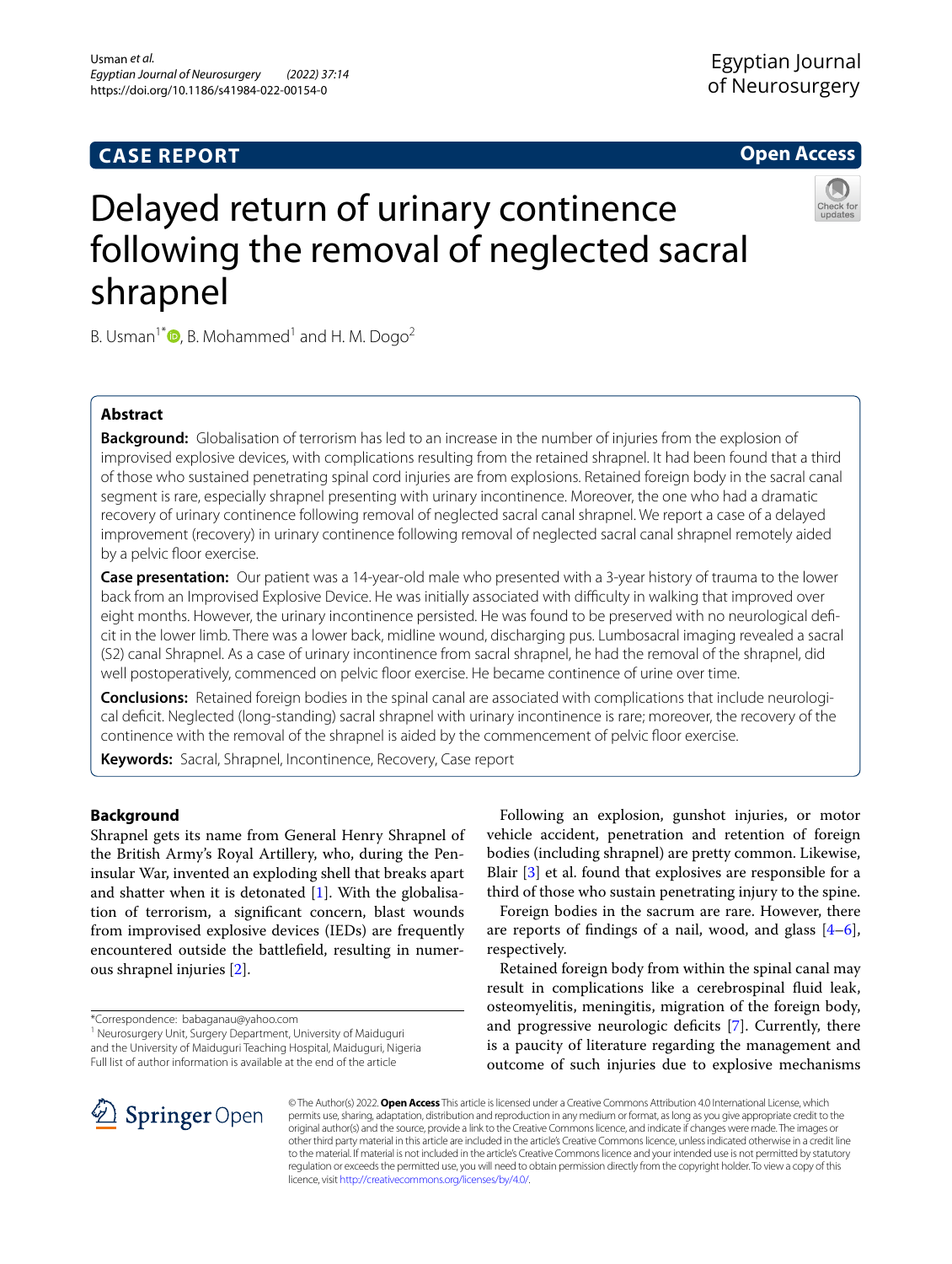[[8,](#page-3-6) [9\]](#page-3-7). Common English search engines could not return reports on removing sacral shrapnel and resultant spontaneous recovery of urinary continence. We report a case with urinary incontinence for three (3) years from a retained sacral shrapnel following an IED explosion. He became continence of urine after the surgery with pelvic floor exercise.

## **Case presentation**

We report a 14-year-old boy referred to our facility with a 3-year history of urinary incontinence following trauma to his lower back from an Improvised Explosive Device (IED) explosion. Developed initial difficulty in walking that improved over eight months, currently ambulant. However, he had persistent urinary incontinence and residual low back wound. There was no loss of consciousness, faecal incontinence or feature suggestive of foot drop. Other systems were essentially normal. Medical, family and psychosocial histories are non-contributory.

Examination revealed a preserved but depressed-looking teenager, smelling of urine, afebrile, not pale, with stable vitals. Neurological examination revealed lower limbs muscle power of Medical Research Council (MRC) grade 5/5 in all the muscle groups; the sensation was preserved, with no saddle anaesthesia. Back examination revealed a lower back (sacral area) wound discharging pus, about 3 cm to the right of the midline, mildly tender, no palpable mass, as shown in Fig. [1](#page-1-0)a below. Digital Rectal Exam (DRE) indicated an excellent sphincter tone. Other systemic examinations were essentially normal.

Lumbosacral X-ray revealed an opacity of metallic density (shrapnel) in the Second Sacral (S2) canal, lying diagonally, as shown in Fig. [1b](#page-1-0), c below in Fig. [1](#page-1-0).

Wound swab Microscopy, Culture and Sensitivity (MCS) was sterile. His packed Cell Volume was 38%, Electrolyte, Urea, Creatinine and urinalysis were normal.

Lumbosacral Computed Tomography Scan (CT scan) with sagittal reconstruction showed a nearly rectangular hyper dense foreign body of metallic density in the spinal canal of S2, with defective dorsum and cauda equina compression as shown in Fig. [2](#page-2-0)a, b below in Fig. [2.](#page-2-0)

He was counselled for surgical removal of the shrapnel under general anaesthesia. He was intubated with an "armoured" endotracheal tube, turned prone on bolsters around pressure points, cleaned and draped, exposing the sacral area. The shrapnel's position was localised with the use of a C-arm fluoroscope. The sacrum was exposed through a midline incision, and a fractured part was found around the shrapnel. After enlarging the fractured entry point, the shrapnel was fully exposed (Fig. [2c](#page-2-0)) and removed. The removed shrapnel was a dark metal, nearly rectangular, about 30 mm long and 8 mm wide (as in Fig. [2d](#page-2-0)), as shown in Fig. [2](#page-2-0) above.

The discharging sinus was excised, and tissue was sent for microscopy, culture and sensitivity, wound cleaned with dilute hydrogen peroxide  $(H_2O_2)$  and normal saline, wounds closed and dressed. No intra-operative or postoperative cerebrospinal fuid (CSF) leak was observed. He was placed on broad-spectrum antibiotics; the culture result was sterile. The wound healed with no residual infection.

He was commenced on pelvic floor exercise from the third day post-op, wound stitches removed on the tenth day and subsequently discharged home to continue pelvic floor exercise. At the second follow-up (about 8 weeks after the surgery), the patient reported an onset of urinary continence.

<span id="page-1-0"></span>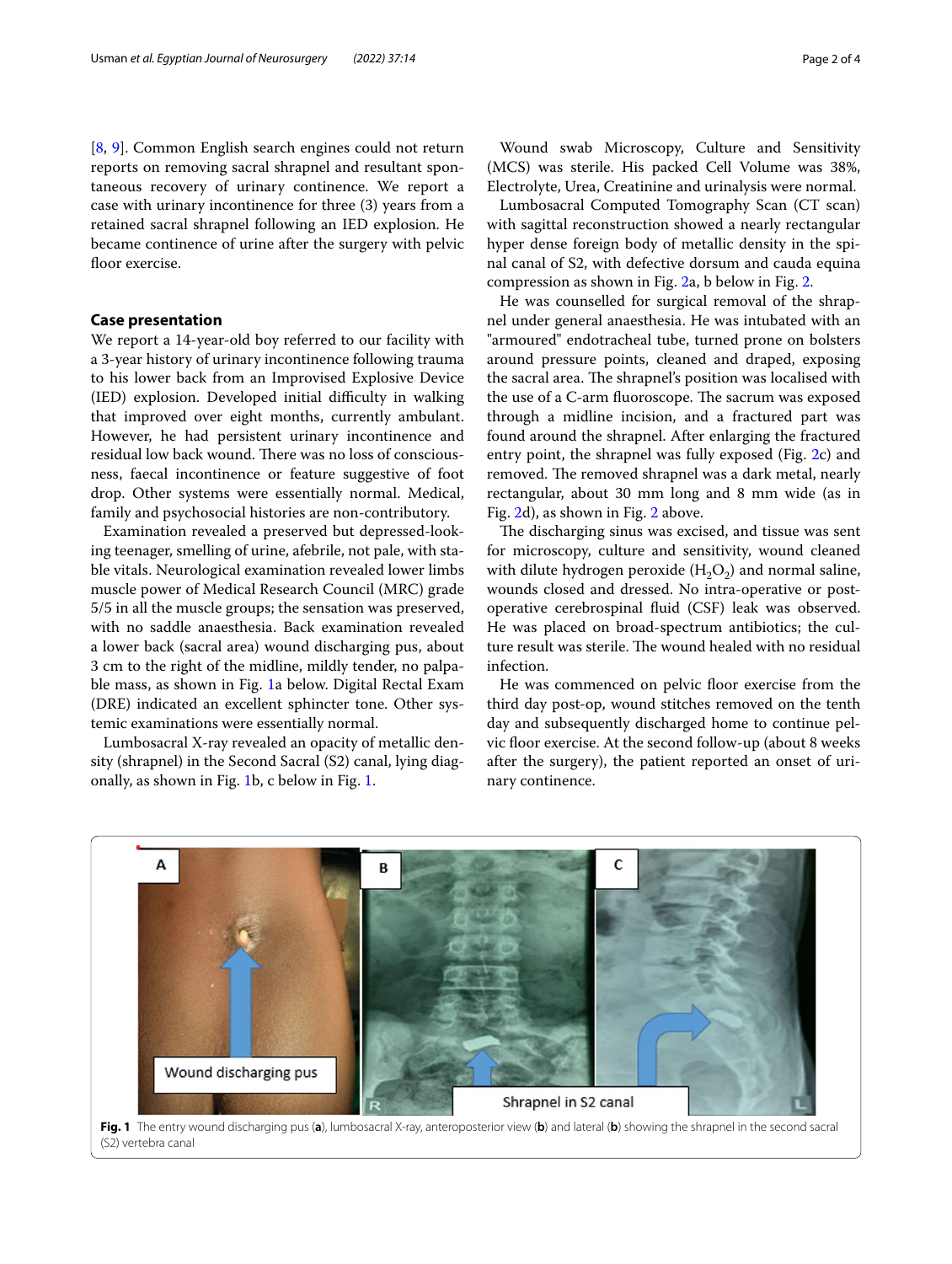

## <span id="page-2-0"></span>**Discussion**

Blast and gunshot-related injuries are common in countries where war/terrorist activities are prevalent, like in our setting, ravaged by civil-military confict (Boko Haram terrorists). Such injuries are associated with retained shrapnel or bullets. Long-term complications of retained shrapnel depend on the anatomical location and interaction with the tissues.

Our patient presented with an incomplete spinal cord injury (urinary incontinence only) due to penetrating shrapnel from an IED blast. Such penetrations are said to be a fairly common fnding, as reported by Blair [\[3](#page-3-2)] from studies in Iraq and Afghanistan, where he found that about one third  $(1/3)$  of penetrating spinal injuries are from explosions.

Presentations with a neurological deficit (urinary incontinence) and discharge of pus from the wound are some of the common complications that are likely among others; this agrees with the fndings of Bhatoe  $[10]$  $[10]$  $[10]$ .

Indications for surgical management of penetrating SCI include rapid neurological deterioration, radiographic evidence of spinal cord or nerve root compression, mechanical instability, abscess, cerebrospinal fuid (CSF) leakage, and chronic pain [[11](#page-3-9), [12](#page-3-10)].

Like any other metallic foreign body, the diagnosis was made from a plain radiograph and a computed tomography (CT) Scan of the Lumbosacral Spine. Shahlaie [[13\]](#page-3-11) had stressed the importance of CT scans in identifying the site, trajectory and planning of surgery.

The shrapnel was removed under general anaesthesia following localisation with fuoroscopy. Studies demonstrated that fuoroscopic image intensifer is a valuable and safe method to detect a foreign body (FB) preoperatively and intraoperatively [[14](#page-3-12), [15](#page-3-13)].

After the extraction of the neglected shrapnel and subsequent pelvic floor exercise, he noticed a gradual improvement in his continence, making us presume that he must have improved after the surgical intervention (removal of the shrapnel). The patient's improvement in urinary continence within two (2) months of removing neglected shrapnel suggest that the surgery might have sped up the process. Though there were few studies on patients that improved clinically after undergoing similar intervention, our patient probably belongs to the 70% of patients that were found to have improved following surgical intervention, as reported by Lawless  $[16]$ . However, Lawless [[16](#page-3-14)] found in the second group of his patients that as many as 81% had improved clinically without any form of surgical intervention; this is at variance with our patient who was incontinent for three (3) years before the surgical intervention. Worthy of note is the signifcant diference in duration of symptoms of his patients upon presentation averaging 2 weeks (early), compared to our patient that presented three (3) years after the injury (late).

## **Conclusion**

Spinal Cord Injury (SCI) due to explosive shrapnel has increased in recent military conficts. Contributing to this are increasing acts of terrorism, to a much higher degree than in any previous period. Despite recovering from a cauda equina syndrome three (3) years earlier, worthy of note is the persistence of urinary incontinence, which resolved about two (2) months after the removal of